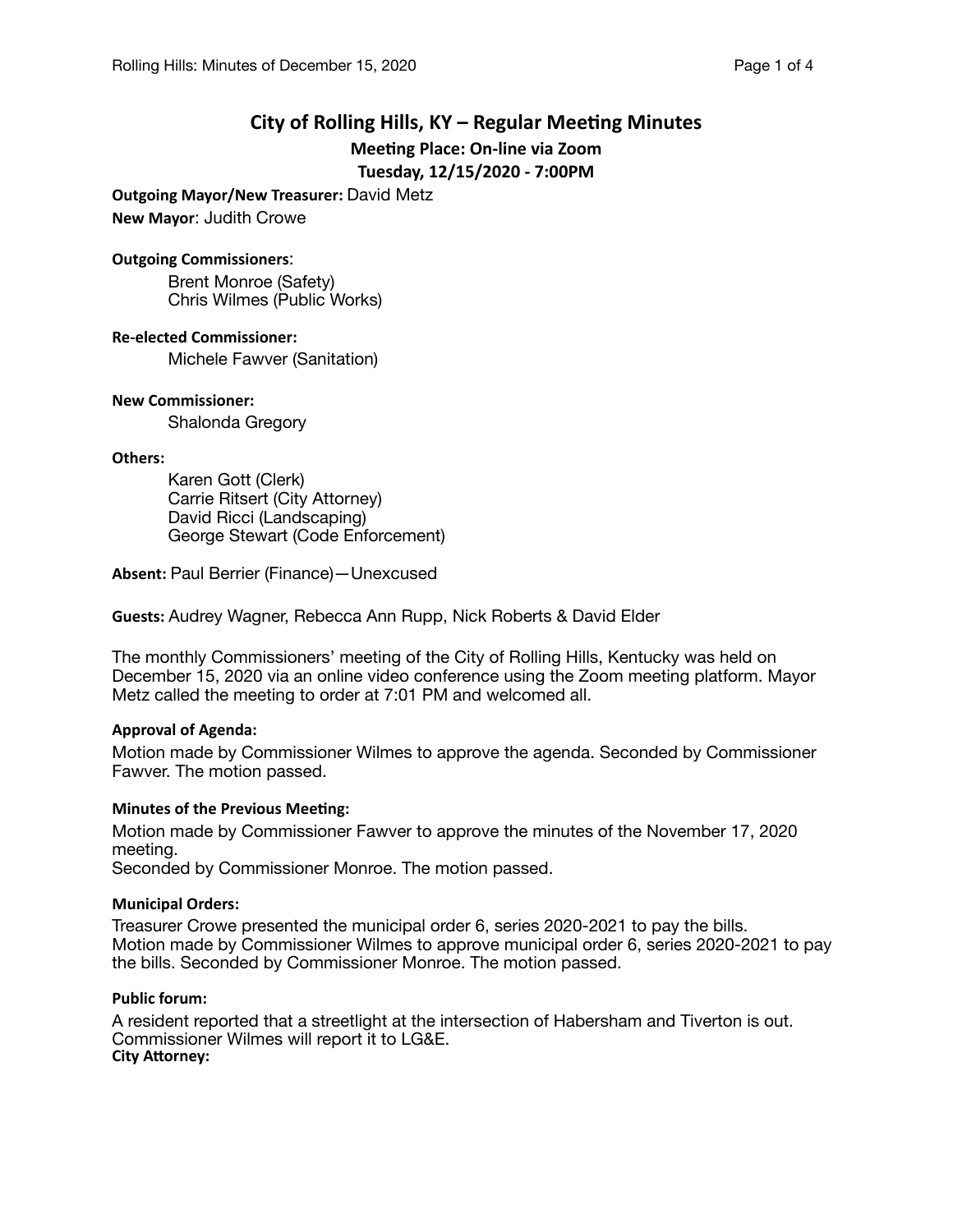Attorney Carrie Ritsert reported that today the Attorney General's opinion came out today, indicating that the oaths of office can be administered virtually. She will follow up by looking into whether electronic signatures for those oaths would likewise be acceptable.

## **Safety/Code Enforcement:**

Commissioner Monroe gave his report. The reported crime incidents within the ½ mile area from the 9300 block of Aylesbury Dr in the City of Rolling Hills were: 2 Assaults, 1 Burglary, 4 Thefts, 1 Robbery (AutoZone), 2 Vandalisms and 1 Vehicle Break in.

Code Enforcement Officer George Stewart continues to address parking concerns (7 parking citations this month) and yard maintenance. Additionally, he reported that the rags have been removed from the Korean restaurant's sign, and he's seeing an abundance of Kroger carts in our neighborhood. Officer Stewart has been in contact with someone from Kroger who picks up carts on three occasions this month. A letter went out to a homeowner on Tiverton regarding a lighting issue. There was an abandoned vehicle, which has since been removed.

#### **Finance:**

Commissioner Berrier was absent. Mayor Metz presented the November 2020 Financial Report. Motion to approve the Financial Statement ending November 30th was made by Commissioner Fawver. Seconded by Commissioner Monroe. Motion passed.

## Sanitation:

Commissioner Fawver reported that there are no trash issues of which she knows. Our holiday lighting contractor, Zeppos came out to fix the GFI that was blown in the middle of the island, and to subsequently reset the timers for the lights. Cans have been requested for a new neighbor on Tiverton.

#### **Public Works:**

Commissioner Wilmes gave his report, indicating that two streetlights have been replaced.

#### **New Business**

Election Results –-Outgoing Mayor Metz reported that election results have been certified. Judy Crowe was elected as the new Mayor, Michele Fawver was re-elected as a Commissioner and Shalonda Gregory was elected as a Commissioner.

Let the minutes hereby reflect that City Attorney Carrie Ritsert administered the oath of office to Mayor Judith A. Crowe, Commissioner Shalonda Gregory and Commissioner Michele Fawver.

Need for two more Commissioners by appointment—Outgoing Mayor Metz reported that he learned that these appointments must take place on or after January 1, 2021 and will be the responsibility of Mayor Crowe and Commissioners Shalonda Gregory and Michele Fawver. Specifically, they will first vote to appoint one Commissioner, then have them sworn in. After the newly appointed Commissioner is sworn in, then the three Commissioners and Mayor Crowe will vote on the appointment of the remaining fourth Commissioner, and have them sworn in. These appointments may be conducted at the next regularly scheduled monthly meeting on January 19, 2021 or a special meeting could be called. Two residents, Audrey Wagner and Rebecca Rupp have shown interest in serving as Commissioners.

Need for Treasurer –-Mayor Crowe reported that the City has received one application for the now open position of Treasurer, which was submitted by David Metz. Commissioner Fawver made a motion to approve David Metz as the new Treasurer for the City of Rolling Hills. Commissioner Wilmes seconded the motion. Motion passed.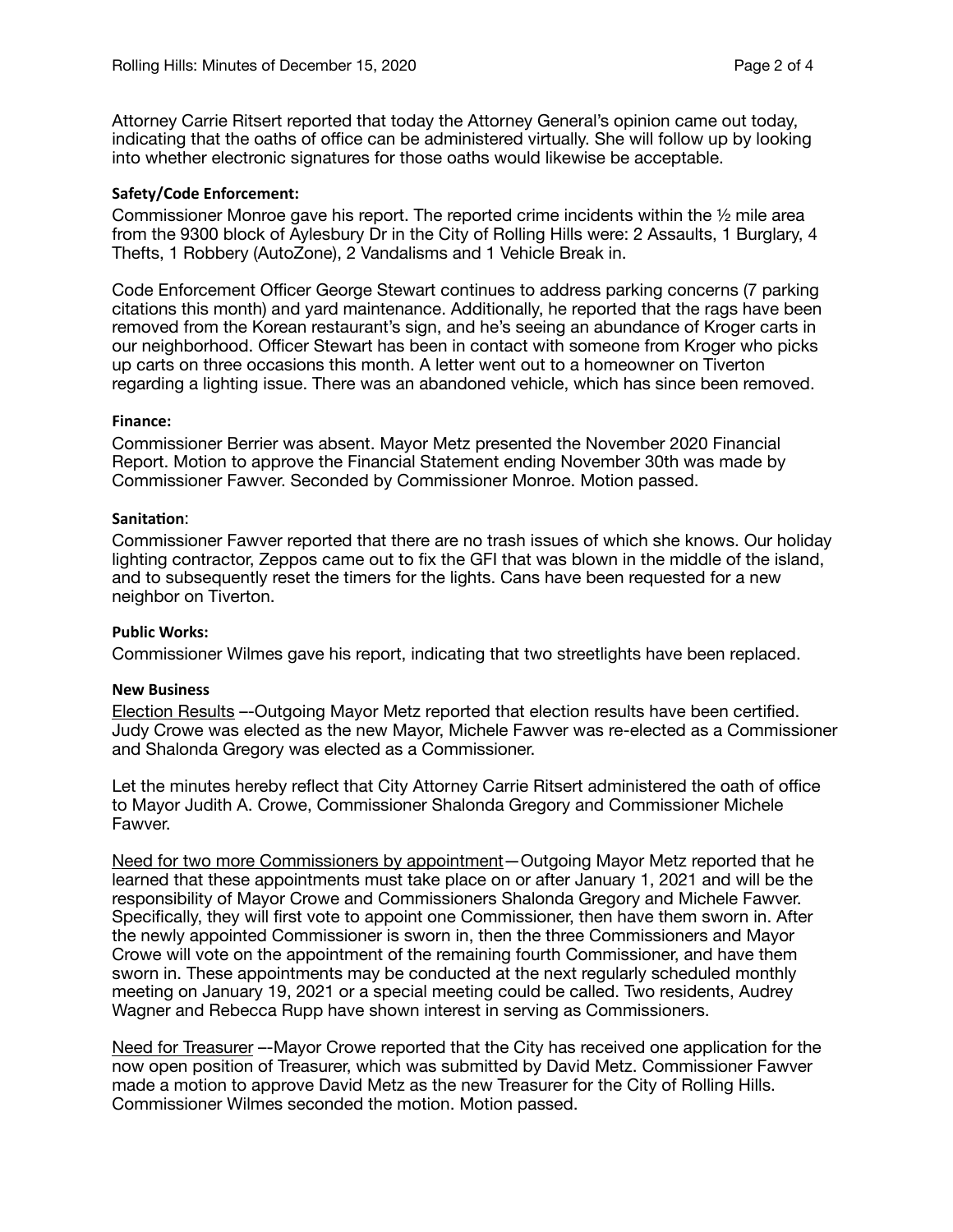Let the minutes hereby reflect that City Attorney Carrie Ritsert administered the oath of office to Treasurer David Metz.

PVA Homestead Exemption—Mayor Crowe wanted to remind residents 65 and older (as of 2019), you are potentially entitled to benefit from the Homestead Act, whereby you receive a reduction in property taxes and possibly a refund from prior years."

Snow and sidewalk reminder –- Mayor Crowe shared a reminder that it is the responsibility of residents to clean the sidewalk in front of their home, if they can do so.

Commissioner Wilmes requested a signed copy of our snow contract be sent to our vendor, Roe.

Authorized Signers for any/all of City's bank accounts – Treasurer Metz reminded the Commissioners that we will need to update our signer records for the City's bank accounts. Note all City checks require two signatures.

Let the minutes reflect that the Mayor is Judith Crowe, Clerk is Karen Gott, Treasurer is David Metz and the Commissioner of Finance is to be determined.

Motion was made by Commissioner Monroe to authorize the signers on all of the bank accounts to be Mayor, Clerk, Treasurer and Commissioner of Finance. Motion was seconded by Commissioner Wilmes.

Motion passed.

Close Safety Deposit Box at PNC Bank— Treasurer Metz reported that the City had opened a safety deposit box at PNC Bank at the request of former Mayor Gustafsson, for the purpose of storing the original deed to the Green Space. The checklist for the closing on the property, instead of the deed itself, has been stored in the safety deposit box. City attorney Carrie Ritsert indicated that the deed is a public record and we could download a copy from the internet whenever needed.

Motion to close the safety deposit box at PNC Bank was made by Commissioner Fawver. Motion was seconded by Commissioner Wilmes. Motion passed.

## **Old Business**

Landscaping of ends of Aylesbury behind shopping center—Treasurer Metz reported that the work is complete and looks wonderful. He challenged Mayor Crowe and new Commissioners to look at landscaping throughout the City to determine other areas that need immediate attention in the Spring to be re-landscaped.

Christmas Decorations—Treasurer Metz mentioned that the lights continue to look great. Commissioner Fawver reported that sometime after the first of the year, likely second week of January, Zeppos will return to take down the lights. Sidewalk Ramp replacement - Treasurer Metz reported that eight (8) ramps have been

completed. In 2021 the Commission needs to look at sidewalks again to determine whether there are additional sidewalks to repair.

Shopping Center Entrance/Exit issues—Treasurer Metz hopes Mayor Crowe will be able to establish a relationship with the owners.